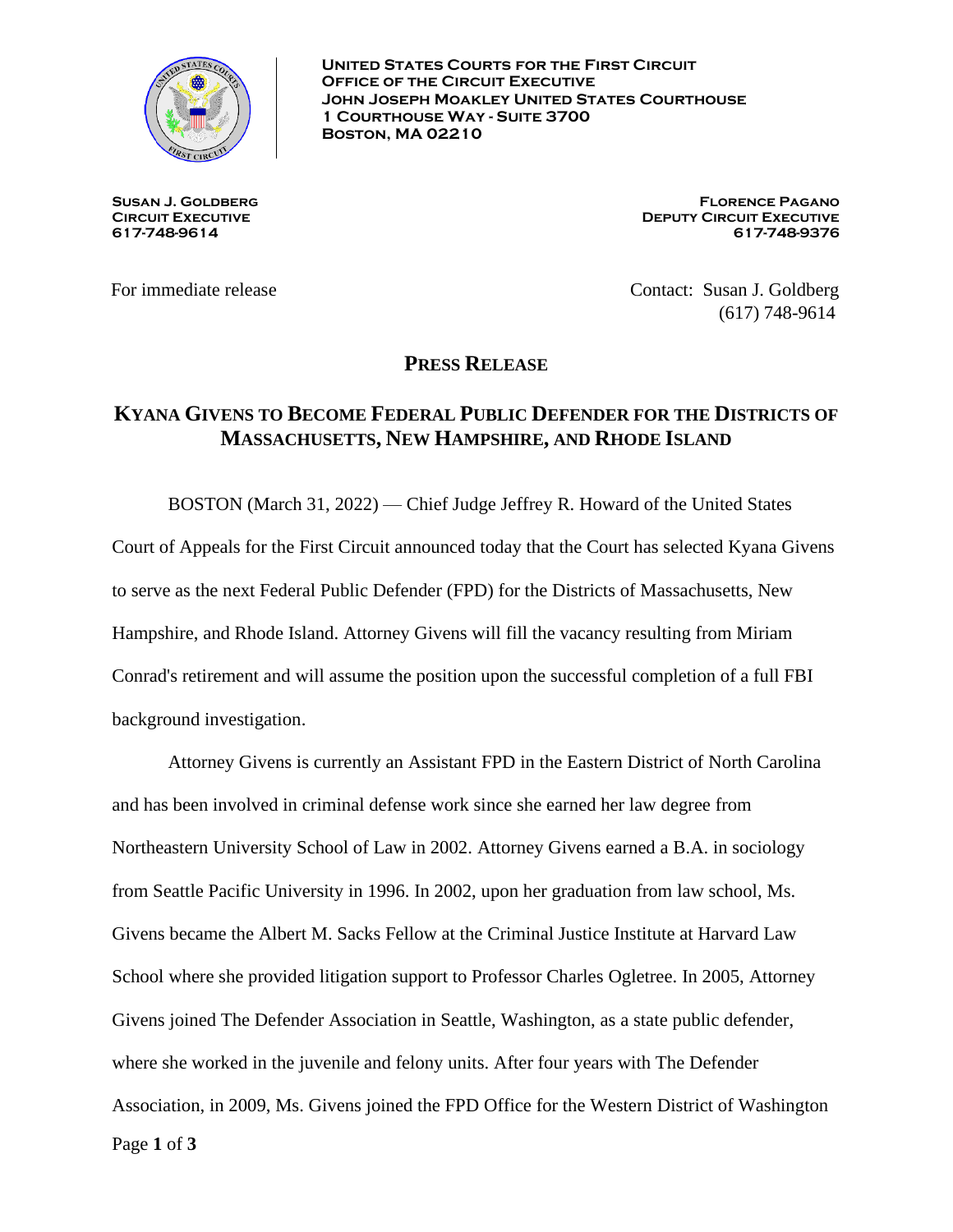as an Assistant FPD, where she remained until 2018, when she joined the Defender Services Office Training Division of the Administrative Office of the U.S. Courts as a Visiting Attorney Advisor. During her 18-month temporary duty year with the Defender Services Office, Ms. Givens researched, helped create, and taught monthly National Training Division continuing legal education programs and lectured at seminars for Criminal Justice Act (CJA) panel attorneys and FPDs nationwide. In 2020, following her term with the Defender Services Office, Ms. Givens joined the FPD Office for the Eastern District of North Carolina where she is an Assistant FPD. As an Assistant FPD, Attorney Givens has provided public defense for indigent clients accused of a variety of federal offenses, including but not limited to, drug smuggling, complex conspiracies, money laundering, social security fraud, human trafficking, weapons charges, illegal re-entry, and Environmental Protection Agency violations.

Attorney Givens is a faculty member of the National Criminal Defense College and the National Forensic College. Attorney Givens has extensive training experience, including but not limited to, providing numerous trainings for CJA attorneys and FPD offices, continuing legal education sessions, and bar association lectures.

Chief Judge Howard stated that "Attorney Givens is a highly respected and experienced criminal defense attorney, and the Court is pleased that she will serve as the next Federal Public Defender. Attorney Givens has a demonstrated commitment to indigent criminal defense, and the Court is confident that the Federal Public Defender Office for the Districts of Massachusetts, New Hampshire, and Rhode Island will continue to respond expertly to the needs of the defense community and the federal courts." Chief Judge Howard expressed appreciation to Miriam Conrad, who has served as FPD since 2005, for her many years of dedicated service. The Chief Judge also thanked Circuit Judge O. Rogeriee Thompson, who chaired the Committee for the Appointment of the Federal Public Defender for the Districts of Massachusetts, New Hampshire, and Rhode Island, and Circuit Judge William J. Kayatta, Jr., who also served on the Committee.